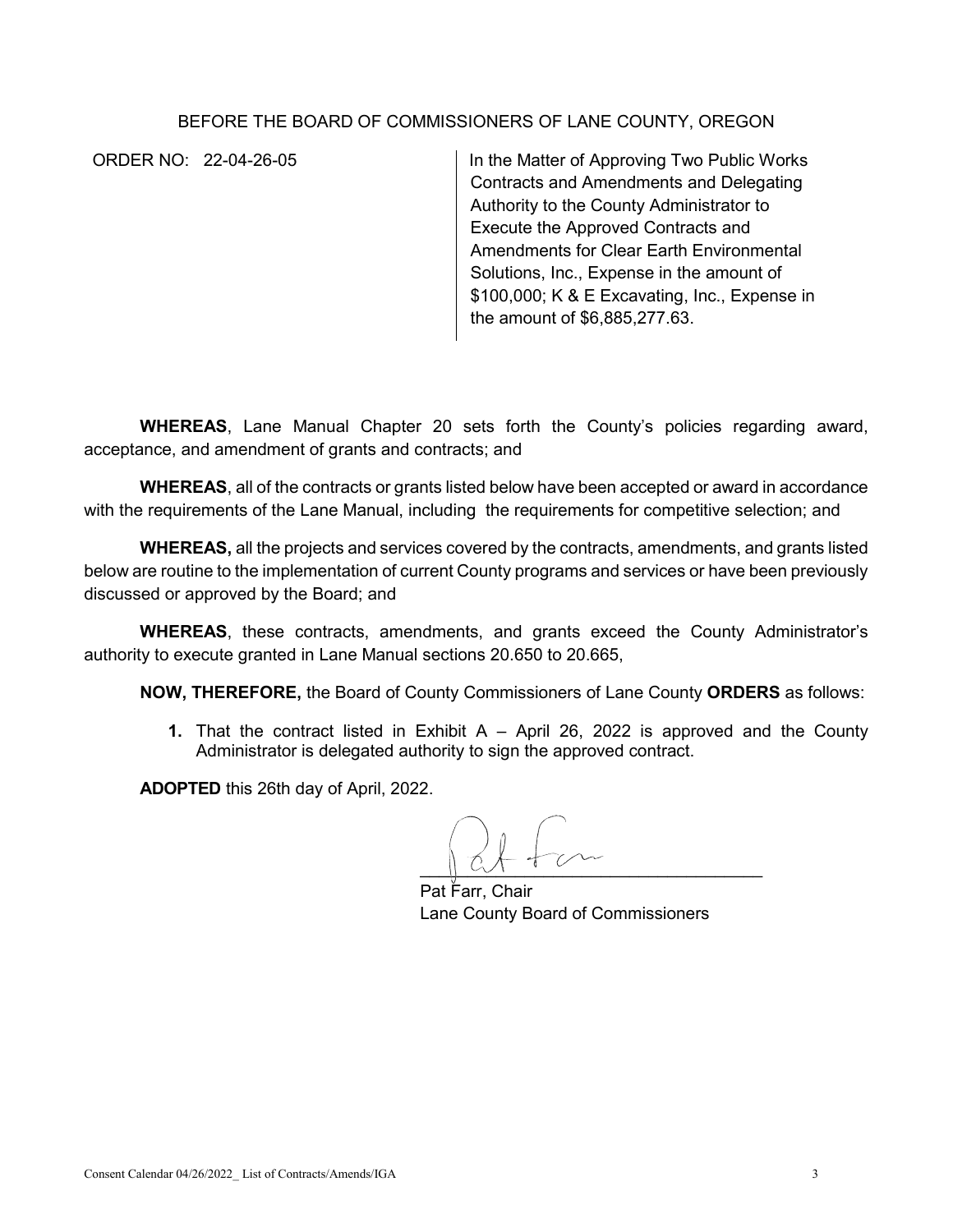## EXHIBIT A – April 26, 2022, List of Contracts, Grants and Amendments

## **PUBLIC WORKS**

| <b>Original contract title</b> | Hazardous Waste Disposal Services at the Glenwood Receiving<br><b>Station</b>                                                                                                                                                                                                                                                                                                                                             |
|--------------------------------|---------------------------------------------------------------------------------------------------------------------------------------------------------------------------------------------------------------------------------------------------------------------------------------------------------------------------------------------------------------------------------------------------------------------------|
| Contractor/other party         | Clean Earth Environmental Solutions, Inc.                                                                                                                                                                                                                                                                                                                                                                                 |
| New or amendment               | Amendment #1; Key Id #54742 / PW19080603                                                                                                                                                                                                                                                                                                                                                                                  |
| <b>Description</b>             | Disposal of Resource Conservation and Recovery Act (RCRA)<br>hazardous, Polychlorinated Biphenyls (PCB's), non-RCRA waste and<br>supplies of materials for packaging of hazardous waste. Our disposal<br>budget has taken on small propane tanks and abandoned ammonia<br>refrigerators from a previous contract. We've also had two incidents of<br>radioactive materials being illegally disposed of at our facilities. |
| Amount                         | Increase funds by \$100k (gross contract amount \$600k)                                                                                                                                                                                                                                                                                                                                                                   |
| Expense or revenue             | <b>Expense</b>                                                                                                                                                                                                                                                                                                                                                                                                            |
| Term of agreement              | Increase term by two-years; expiring on June 30, 2024.                                                                                                                                                                                                                                                                                                                                                                    |
| Previous board orders          | BO #19-06-18-03                                                                                                                                                                                                                                                                                                                                                                                                           |
| Implications for policy        | None                                                                                                                                                                                                                                                                                                                                                                                                                      |
| Board goals                    | Safe, Healthy County: Protect and enhance the safety and health of Lane<br>County residents with a focus on enhancing and managing resources,<br>improving access to prevention programs, and collaborative initiatives.                                                                                                                                                                                                  |
| Health implications            | Program provides disposal of hazardous waste from the residents and<br>small businesses. Including banned pesticides and listed wastes which<br>would have an impact on the environment and first responders if<br>released.                                                                                                                                                                                              |